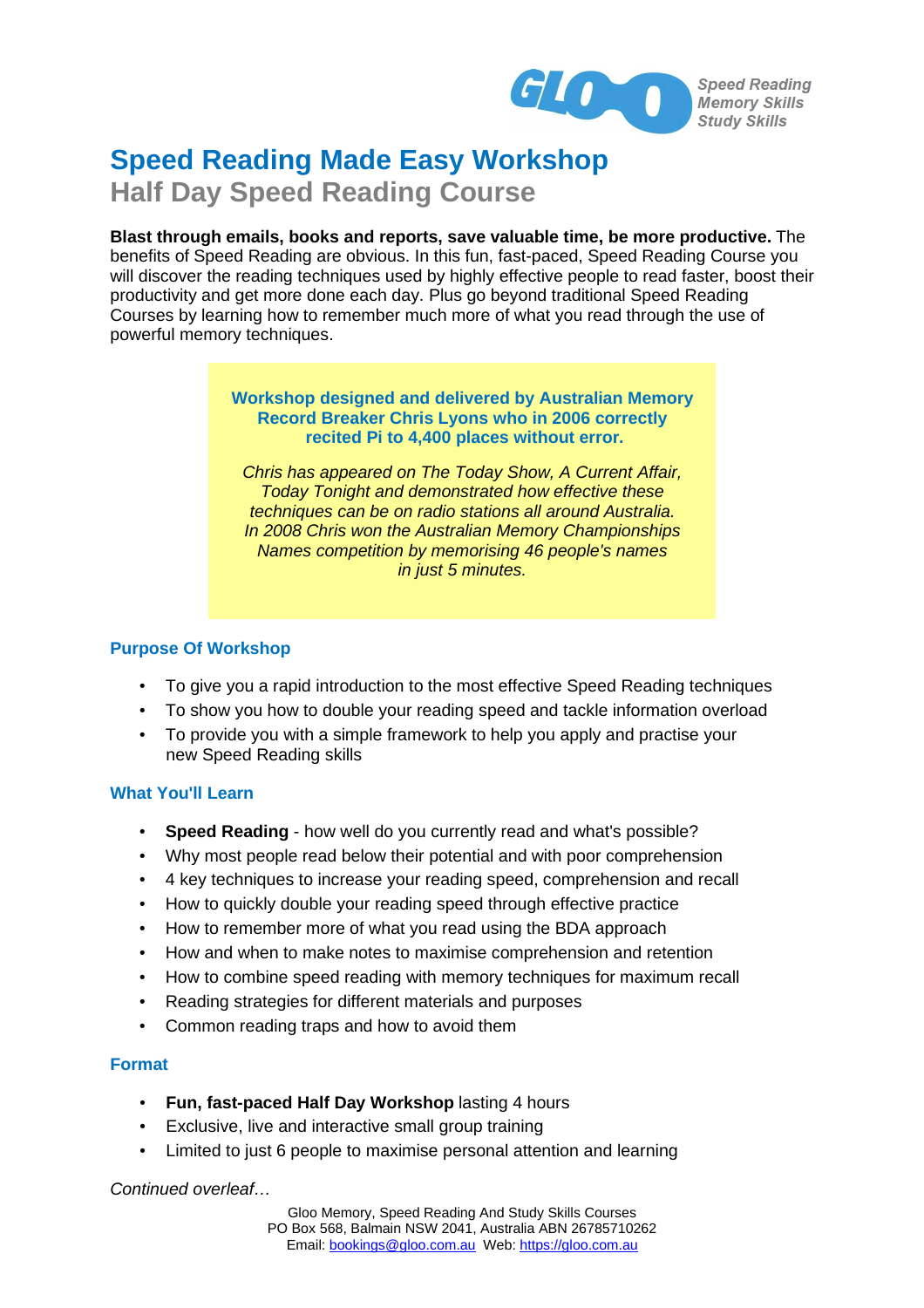

#### **Presenter**

**Workshop delivered by Australian Memory Record Breaker Chris Lyons.** An experienced trainer and facilitator, Chris also has over 10 years' commercial experience gained in senior management roles in large Australian and UK companies before starting to design and deliver Gloo Training Programs in 2003.

Chris has also been sought out to deliver Speed Reading training for many large organisations including Boral, McGrath Real Estate, Bendigo Adelaide Bank, Gadens Lawyers, Vincents Chartered Accountants, the Royal Australasian College of Physicians, J.P.Morgan, Deutsche Bank, the Productivity Commission and the AFP.

**Chris delivers this Small Group Speed Reading Course live online using Zoom** a webbased platform which runs in any web browser and on any device, which means you simply need a computer or tablet with a webcam and microphone and a broadband internet connection to take part.

#### **Upcoming Course Dates**

**ZOOM - 9am to 1pm (Sydney time)** on **Friday 22 July 2022** 

#### **ZOOM - 9am to 1pm (Sydney time)** on **Friday 2 September 2022**

"Doubled my reading speed in a very short time. Simple processes, easy to remember." **Mark Elworthy, Director, Merrill Lynch**

"Most useful workshop I have attended in 25 years. Strongly recommend it for immediate results." **Jon Doovey, Director, Vincents Chartered Accountants**

"Wow! What an interesting workshop. It increased my reading speed and improved my memory. Great presentation." **Tina Yang, University Student, Brisbane** 

"The speed reading course was fantastic, it will save me time in all aspects of my life. I highly recommend this to anyone who reads." **Lucy McInnes, Boral**

"My reading speed more than doubled. I always had a strong memory, but Chris's techniques have improved it even further. Well worth it." **John Havas, Manager Risk and Compliance, Commonwealth Bank**

"I've been doing the exercises through the week and just done the test today and gone from 160-170 WPM to 480 WPM, so more than double the speed and it is more focused too. Thanks for the course and info." **Kevin McAuley, Digital Marketing Expert, Sydney**

*\*Book Your Place Today. Workshop Booking Form On Next Page\** 

*Continued overleaf…*